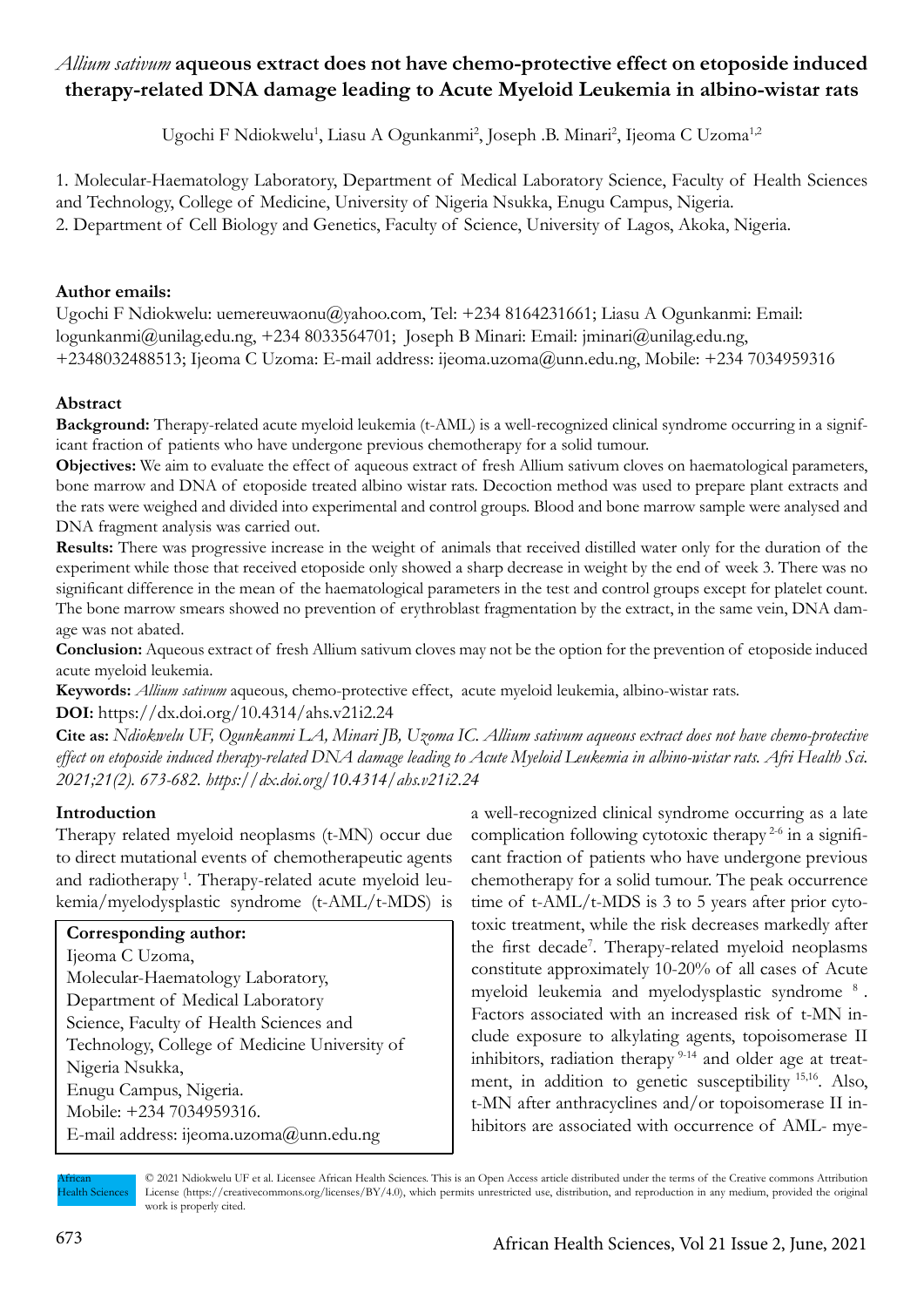loid/lymphoid leukemia (MLL) translocation at 11q23. Traditional herbal medicine could play pivotal roles in cancer treatment 17. *Allium sativum*, commonly known as garlic, has been used as therapeutic medicinal agent for thousands of years to treat a variety of diseases such as cancer and cardiovascular diseases 18. Therefore, we evaluated the effect of aqueous extract of fresh Allium sativum cloves on the haematological parameters, bone marrow and gel pattern of genomic DNA extracted from etoposide treated albino rats.

### **Methods**

#### **Chemical used**

Etoposide VP-16 obtained from L'PaceMaker Pharmaceuticals Limited was used for the study and all other reagents were prepared in the laboratory.

#### **Laboratory animals used**

A total of 25 adult albino rats with average weight of 96- 136g were used and were obtained from the University of Lagos College of Medicine animal house. They were housed in standard clean rat cages at room temperature  $(18-25\degree C)$  and fed with standard pellet rat chow (Korede Farms, Lagos-Nigeria) and tap water *ad libitum*. They were maintained under uniform conditions of natural photoperiod (12 hours' light-dark cycle) and humidity  $(61-95\%)$ .

#### **Plant used**

The garlic bulbs used were purchased from Oyingbo market, Lagos state. Its cloves were identified and authenticated taxonomically at the Herbarium Unit of Botany Department of the University of Lagos and a voucher specimen number (LUH 7338) was deposited.

# **Plant extract preparation**

Decoction method was used to prepare the plant extract. The garlic cloves were peeled, washed and blended using electronic blender (Freepour) and 1.2kg of the ground garlic was put into a 5000 mL conical flask and 3 L of distilled water was poured in and mixed with ground garlic. The sample was then placed on a regulated water mantle and heated at 70°C for 15mins. The heated preparation was then filtered using a 250 mm mesh followed by Whatman filter paper, 55 mm in diameter (Whatman Inc) and the residue taken through the same boiling process again. The combined filtrate was then concentrated in a water bath at  $50^{\circ}$ C leaving a paste-like garlic extract. Phytochemical screening employing standard procedure<sup>18</sup> was carried out. Afterwards, stock solution of 10 g/100 mL was prepared and stored in a refrigerator at 4°C till use <sup>19</sup>.

#### **Experimental design**

At the commencement of the experiment, the rats were weighed and classified into 5 groups, of 5 animals each. The classification was as follows;

Group RP: (Positive control) - Rats that received distilled water only

Group RN: (Negative control) – Rats that received 6 mg/kg bw. /week of etoposide VP-16

Group RA: Rats that received 6mg/kg bw. /week of etoposide VP-16 and 100 mg/kg bw. /day of extract Group RB: Rats that received 6 mg/kg bw. /week of etoposide VP-16 and 200 mg/kg bw. /day of extract Group RC: Rats that received 6 mg/kg bw. /week of etoposide VP-16 and 300 mg/kg bw. /day of extract

Induction was done by intraperitoneal injection of calculated doses (according to average body weight) of etoposide VP-16 (6 mg/kg bw. /week). This was administered to the 3 experimental groups and the negative control group.

Prepared aqueous *Allium sativum* extract was administered simultaneously following etoposide induction. Three different concentrations of extract (100 mg/kg bw. /day, 200 mg/kg bw. /day and 300 mg/kg bw. /day) were prepared with respect to LD50 results as documented by Chris-Ozoko<sup>19</sup>. Each experimental group received one of the three concentrations by gavage using a cannula every day for 3 weeks. The positive control group (RP) received distilled water only.

#### **Experimental site and Ethical Statement**

The work was carried out in the animal house (Botanical garden) of the University of Lagos in accordance with the code of ethics of the World Medical Association (Declaration of Helsinki, 2008) for animal experiment with consent from the University of Nigeria Teaching Hospital, Health Research Ethics Committee (NHREC/05/01/2008B-FWA00002458- IRB00002323) guidelines for experiment with whole animals.

#### **Complete blood count and bone marrow analysis**

At the end of 3 weeks, 2 mL of blood was collected from the eye vein of the animals in each group and analysed for complete blood count (CBC) using a fully automated 3-part haematology analyser (Alfa Swelab, Sweden). Afterwards, the animals were anaesthetized by inhalation of isoflurane and then euthanized by cervical dislocation. The femurs of the animals were then carefully removed and cleaned, the epiphyseal ends were cut off and solid bone marrow flushed unto a petri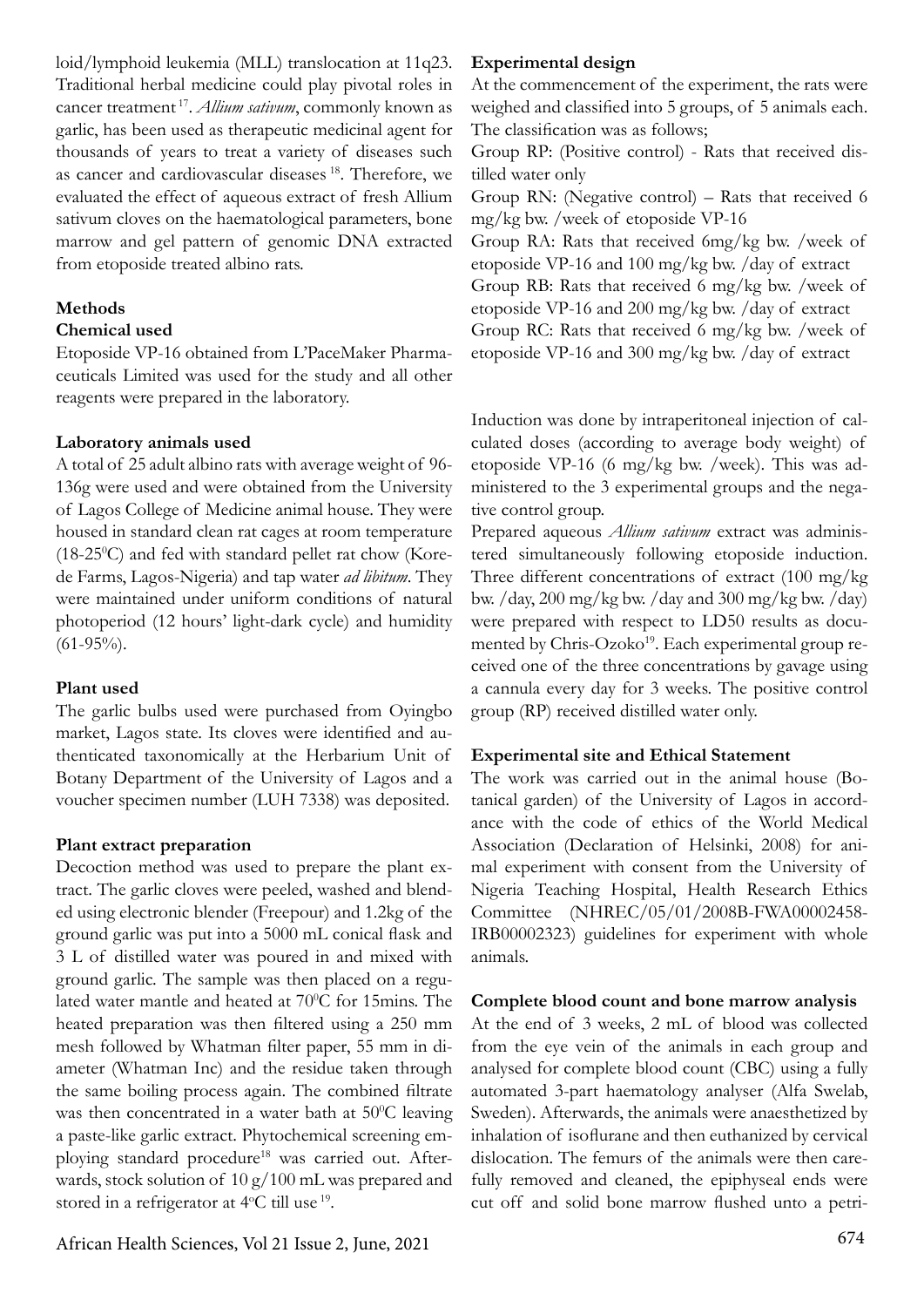dish using 0.5 mL saline, needle and syringe. Marrow suspension was centrifuged, and sediment used to prepare slides which were fixed in absolute methanol and stained with Wright's stain. The stained slides were then examined microscopically under 100x magnification with immersion oil.

# **DNA extraction and electrophoresis**

Genomic DNA was also extracted from blood using lysis buffer, chloroform and cold ethanol then suspended in Tris-EDTA buffer and gel electrophoresis of extracted DNA was done using EDVOTEK M12 horizontal electrophoresis apparatus.

#### **Data analysis**

All statistical analysis were performed using Graph-

pad prism version 7.02. Two-way analysis of variance (ANOVA) followed by Tukey's Multiple comparison test to determine which experimental group showed the most improvement in blood haematological parameters and least decrement in weights was calculated. Results were expressed as mean  $\pm$ SD and values of  $p \le 0.05$ were considered statistically significant.

# **Results**

Results obtained from the qualitative phytochemical screening of aqueous Allium sativum extract are shown in Table 1. The phytochemical screening revealed the presence of saponins, flavonoids, tannins, alkaloids, molisch, proteins, reducing sugars and steroids with an acidic pH. Anthraquinolones and terpenoids were absent.

| S.  | Phytochemical   | Indication in Aqueous Extract |
|-----|-----------------|-------------------------------|
| No. |                 |                               |
|     | Saponins        | $^{+}$                        |
|     | Flavonoids      | $^{+}$                        |
|     | Tannins         | $^{+}$                        |
|     | Alkaloids       | $^{(+)}$                      |
|     | Moilsch         | $(+)$                         |
| 6   | Reducing sugars | $(+)$                         |
|     | Terpenoids      |                               |
| 8   | Proteins        | $(+)$                         |
| 9   | Steroids        | $(+)$                         |
|     |                 |                               |

**Table 1:** Qualitative phytochemical screening of aqueous extract of *Allium sativum* cloves

**Key**: (+) Presence of phytochemical(s)

 $(-)$  Absence of phytochemical(s)

Table 2 showed significant decrease  $(p<0.05)$  in weights of rats with simultaneous administration of etoposide and extract across the experimental groups with each new week.

**Table 2:** Effect of aqueous extract of Allium sativum cloves on average weight of etoposide treated rats

| Weeks  | RP(g)                         | RN(g)         | RA(g)        | RB(g)        | RC(g)        |
|--------|-------------------------------|---------------|--------------|--------------|--------------|
| Week 1 | $87.00 \pm 2.9$               | $138 \pm 8.3$ | $117.00 \pm$ | $125.80 \pm$ | $140.00 \pm$ |
|        |                               |               | 28           | 51           | 60           |
|        | <b>Week 2</b> $96.20 \pm 3.5$ | $141.75 \pm$  | $115.66 \pm$ | 114.50       | $136.75 \pm$ |
|        |                               | 73            | 29           | $\pm 10.0$   | 73           |
| Week 3 | $109.40 \pm 4.6$              | 116.66        | $\pm$        | $108.00 \pm$ | $133.3 \pm$  |
|        |                               | $\pm 18.5$    |              | 75           | 80           |

**Key**:  $\neq$ - All Dead, values are means of 3 replicates  $\pm$  SD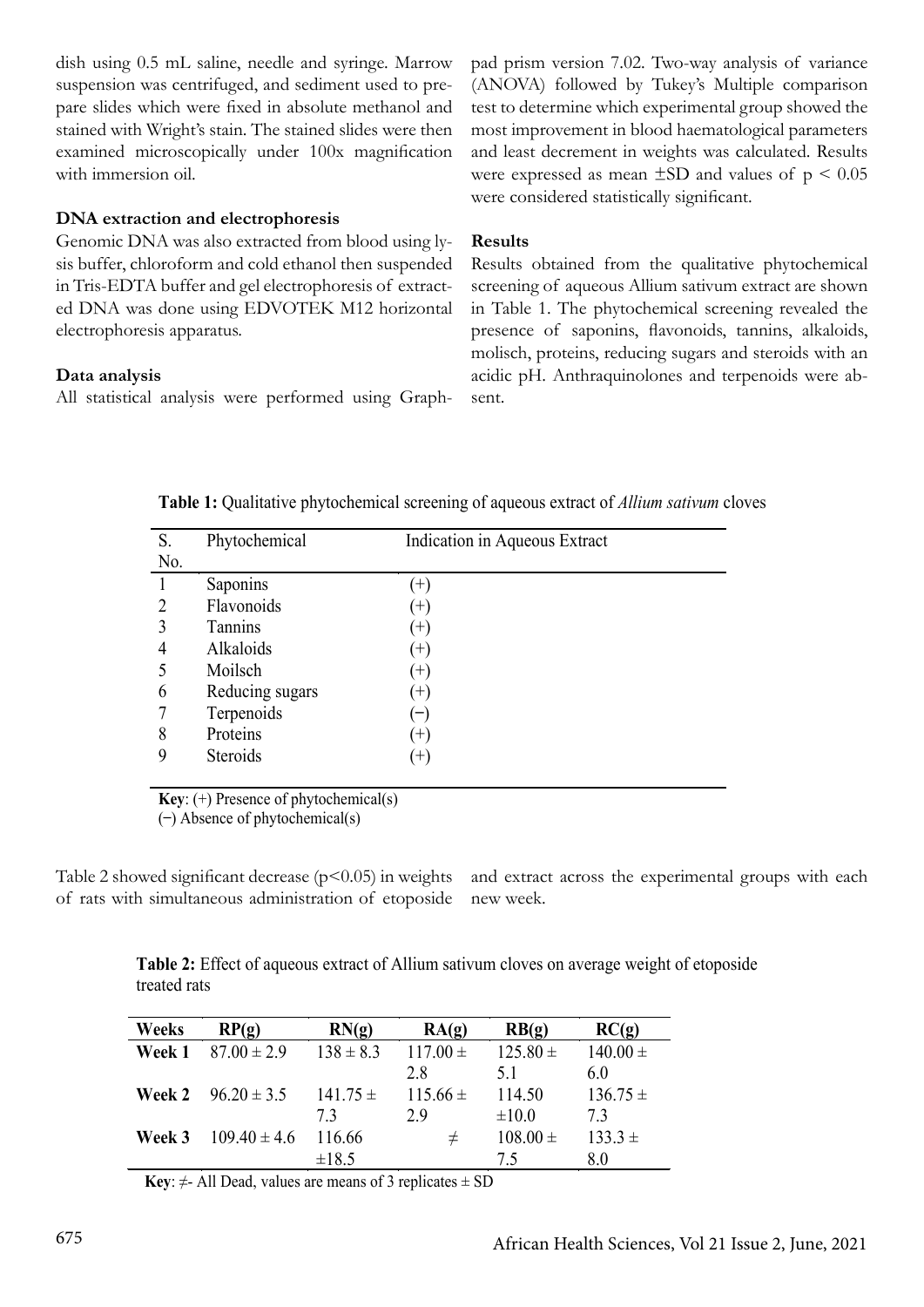Post week one examination of experimental animals following administration of etoposide showed localized alopecia shown in Plate 1, which was generalized by the end of week two. There was a level of constancy in the average weight of animals that received distilled water only (RP) for the duration of the experiment as shown in Figure 1. Rats that received etoposide only (RN) showed a progressive decrease in average weight throughout the weeks. The experimental groups RA & RB showed gradual decrease in average weight at the end of each week of administration while RC showed a progressive increase in average weight in the 3 weeks.



**Figure 1.** Effects of aqueous extract of *Allium sativum* cloves on weight trend of etoposide treated rats for 3 weeks

Legend:

- RP: (Positive control) Rats that received distilled water only
- RN: (Negative control) Rats that received 6mg/kg bw./week of etoposide VP-16
- RA: Rats that received 6mg/kg bw./week of etoposide VP-16 and 100mg/kg bw./day of extract
- RB: Rats that received 6mg/kg bw./week of etoposide VP-16 and 200mg/kg bw./day of extract
- RC: Rats that received 6mg/kg bw./week of etoposide VP-16 and 300mg/kg bw./day of extract



**Plate 1.** Etoposide induced-alopecia on peritoneal region of rats treated with Etoposide only. Arrow indicates the location of etoposide induced alopecia.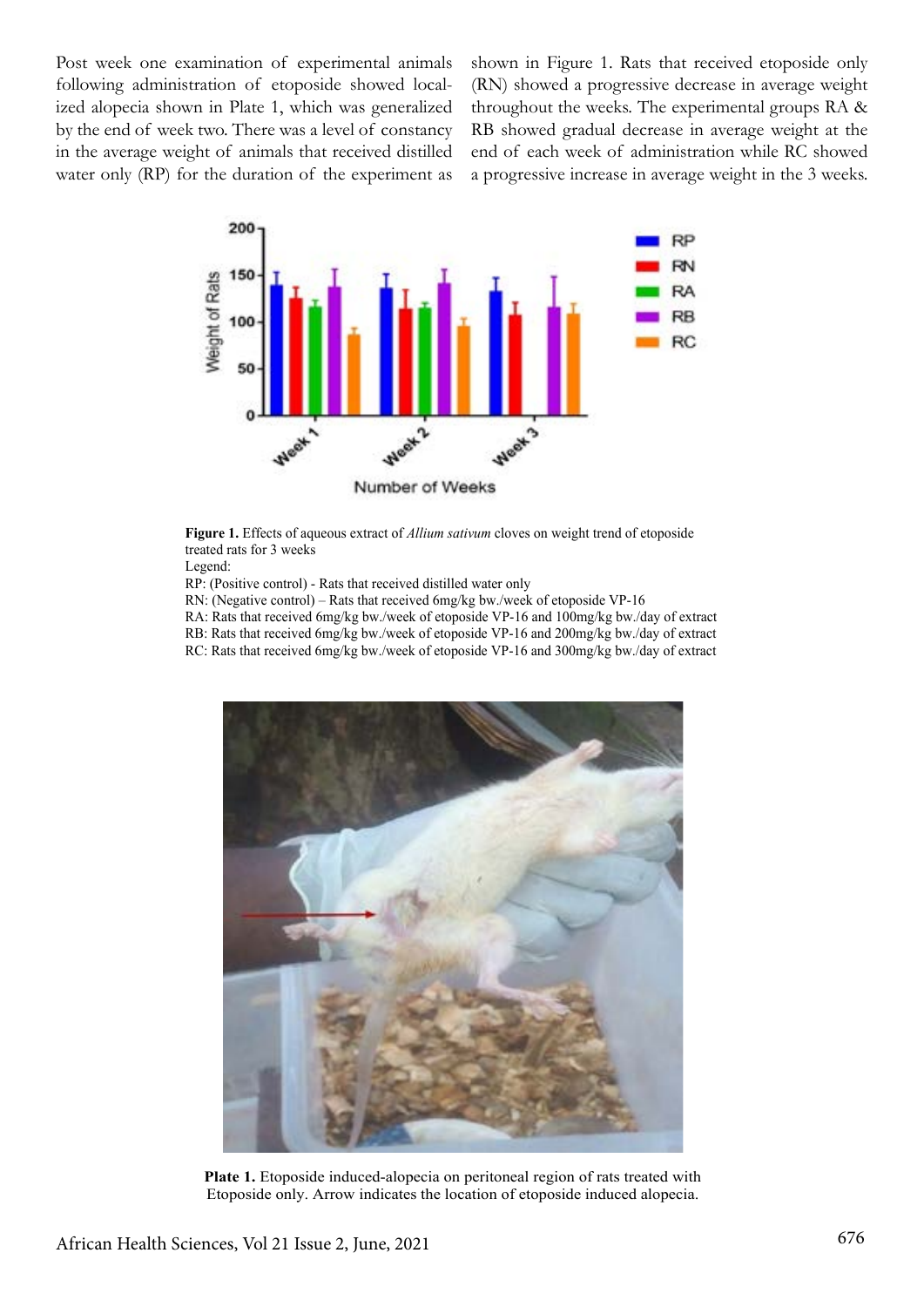Figure 2 showed zero deaths at the end of week one and at least two deaths recorded in each group at the end of week three. Plate 2 shows the result of the haematological examination of stained bone marrow smear from group RP. Haematological examination of smear seen in Plates 3 and 4 respectively revealed actively dividing

megakaryocytes with normal nuclear budding, normal and active myeloid stem cells, erythroblasts with micro-nuclear fragmentation in rats from groups RN and RB. Examination of smear from group RC is seen in Plate 5 and shows myeloblasts with undefined nuclear cytoplasm.



**Figure 2.** Effects of aqueous extract of *Allium sativum* cloves on survival rate of etoposide treated rats.

Legend:

RP: (Positive control) - Rats that received distilled water only

RN: (Negative control) – Rats that received 6mg/kg bw./week of etoposide VP-16

RA: Rats that received 6mg/kg bw./week of etoposide VP-16 and 100mg/kg bw./day of extract

RB: Rats that received 6mg/kg bw./week of etoposide VP-16 and 200mg/kg bw./day of extract

RC: Rats that received 6mg/kg bw./week of etoposide VP-16 and 300mg/kg bw./day of extract



**Plate 2:** Bone marrow smear stained with Wright's stain from group RP (X100). RP: Rats administered with distilled water only. A. Basophilic Erythroblast. B. Megakaryocyte with normal nuclear budding. Megakaryopoiesis is active with normal nuclear budding. Myelopoiesis is active as well as erythropoiesis, basophilic erythroblast (shown with the arrow) appear to have normal morphology.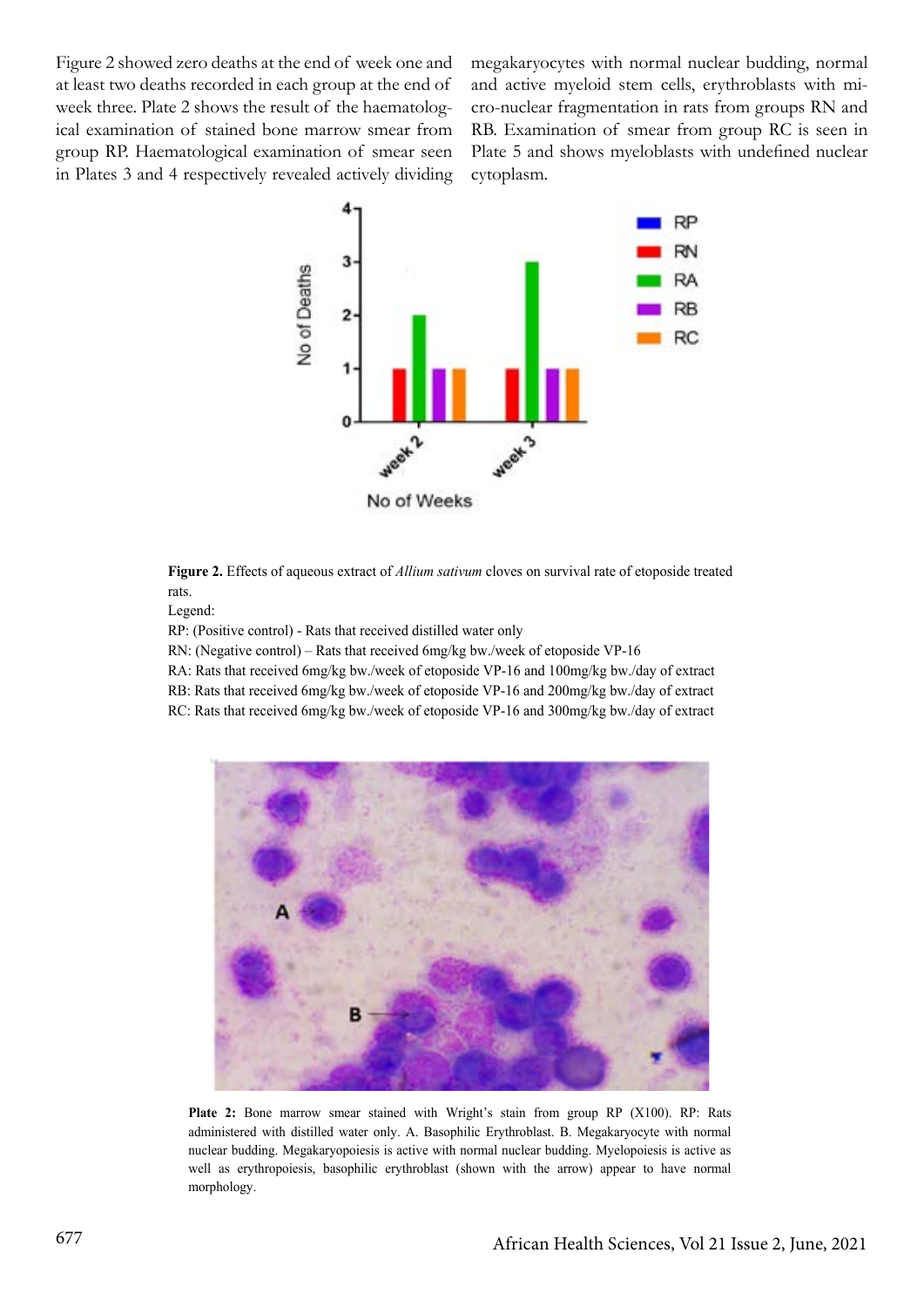

**Plate 3:** Bone marrow smear from RN showing erythroblast with micronuclear fragmentation and highly active megakaryocyte (Wright's stain X100). RN: Rats that received 6 mg/week of etoposide VP-16. C. Erythroblast with micro-nuclear fragmentation. D. Small lymphocytes. E. Highly active megakaryocyte.



**Plate 4:** Bone marrow smear from RB (Wright's stain X00). RB: Rats that received 6 mg/kg bw./week of etoposide VP-16 and 200 mg/kg bw./day of extract. F. Myeloblasts. G. Erythroblast. H. Erythroblast with micronuclear fragmentation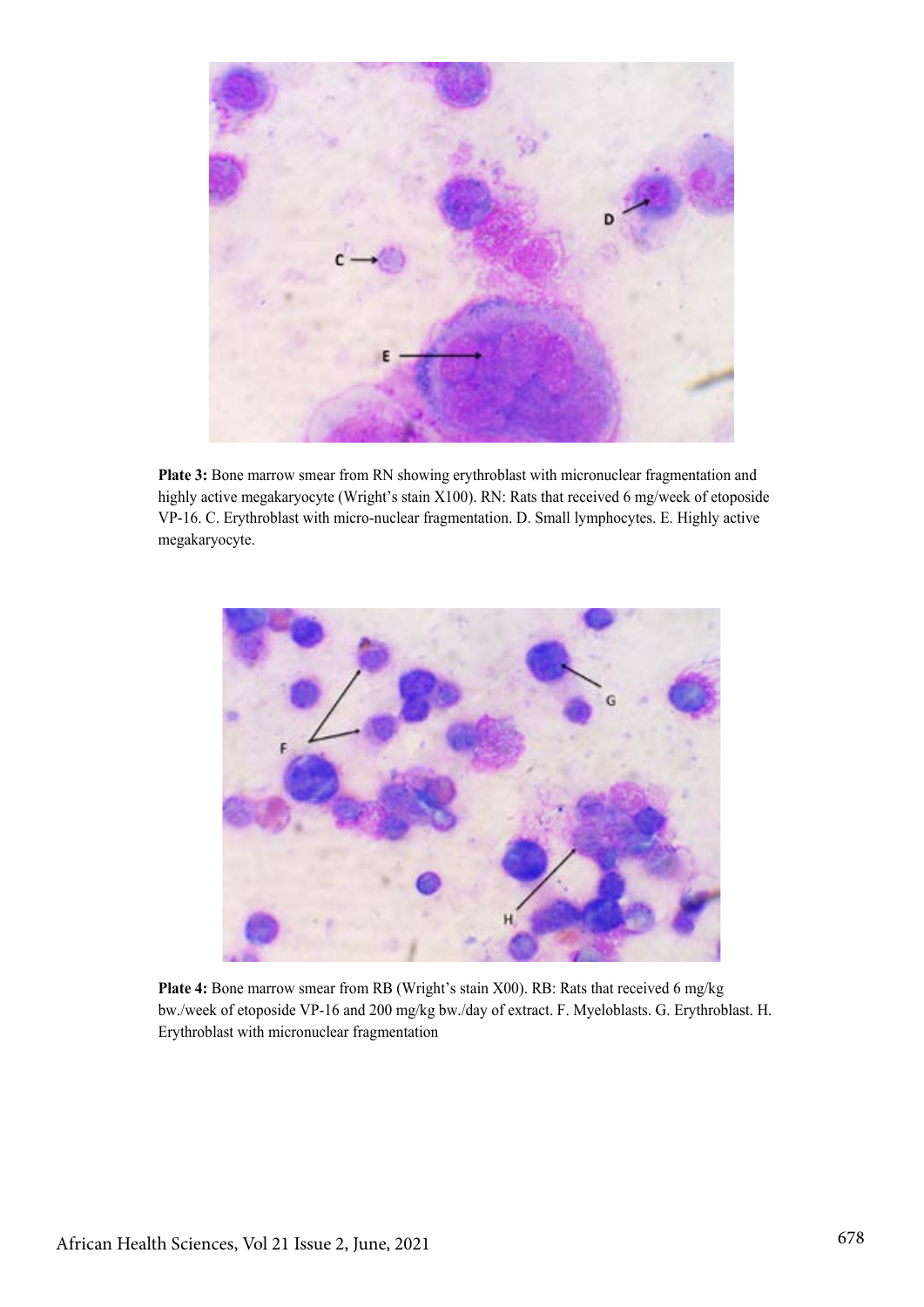![](_page_6_Picture_0.jpeg)

**Plate 5:** Bone marrow smear from RC showing myeloblast with undefined nuclear outline. RC: Rats that received 6 mg/kg bw./week of etoposide VP-16 and 300 mg/kg bw./day of extract. I. Myeloblast with undefined nuclear outline.

![](_page_6_Picture_2.jpeg)

**Plate 6:** Agarose gel electrophoresis bands of extracted DNA from blood of rats. It shows slight variation

in gel pattern of DNA from RN, RB and RC.

Legend: Plate 6 shows electrophoretic bands of DNAs obtained from blood cells of rats

- RP: (Positive control) Rats that received distilled water only
- RN: (Negative control) Rats that received 6 mg/kg bw./week of etoposide VP-16

RA: Rats that received 6 mg/kg bw./week of etoposide VP-16 and 100 mg/kg bw./day of extract

RB: Rats that received 6 mg/kg bw./week of etoposide VP-16 and 200 mg/kg bw./day of extract

RC: Rats that received 6 mg/kg bw./week of etoposide VP-16 and 300 mg/kg bw./day of extract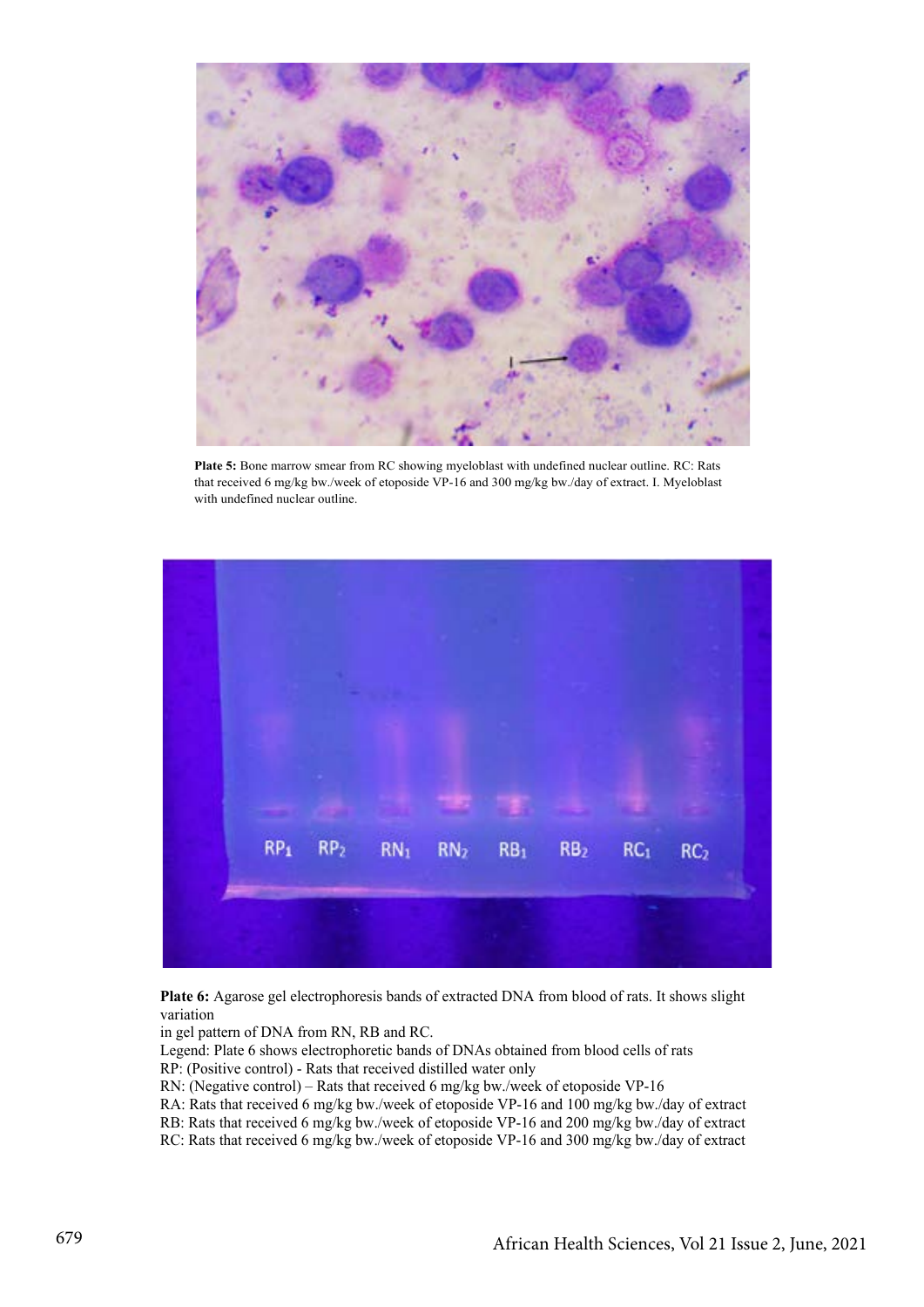There was no significant  $(p>0.05)$  difference observed in the complete blood count parameters (Table 3)

amongst the treated groups in comparison with the positive control.

| <b>Parameters</b>                | <b>RP</b>                      | <b>RN</b>        | <b>RB</b>         | RC.                  |
|----------------------------------|--------------------------------|------------------|-------------------|----------------------|
| RBC $(x10^6/\text{mm}^2)$        | $5.65 \pm 0.75$                | $0.36 \pm 0.12$  | $4.8 \pm 0.86$    | $4.2 \pm 0.04$       |
| $PCV$ $\left(\frac{9}{6}\right)$ | $28 \pm 3.70$                  | $23.4 \pm 6.45$  | $31.1 \pm 3.65$   | $26.9 \pm 2.55$      |
| $Hb$ (g/dl)                      | $9.9 \pm 3.50$                 | $8.85 \pm 3.05$  | $10.8 \pm 1.45$   | $10.3 \pm 0.85$      |
| $MCV$ $(\%$                      | $64.2 \pm 3.60$                | $64.80 \pm 5.00$ | $60.2 \pm 0.90$   | $62.9 \pm 5.05$      |
| WBC $(x 103/mm3)$                | $5.8 \pm 1.70$                 | $6.1 \pm 1.70$   | $6.2 \pm 0.45$    | $4.4 \pm 0.65$       |
| PLT $(x103/mm3)$                 | $484.9 \pm 61.50$ <sup>*</sup> | $595 \pm 85.0$   | $615.2 \pm 85.00$ | $635.5 \pm 185.00^*$ |
| Lymphocytes $(\% )$              | $76.8 \pm 9.65$                | $71.9 \pm 9.05$  | $81.3 \pm 0.05$   | $79.4 \pm 4.05$      |
| Granulocytes $(\% )$             | $16.7 \pm 7.05$                | $20.1 \pm 12.30$ | $9.7 \pm 1.90$    | $12.5 \pm 2.10$      |

**Table 3:** Effects of aqueous extract of *Allium sativum* cloves on haematological parameters of etoposide treated rats

**Key**: RBC = Red blood cells, PCV = Packed cell volume, WBC = White blood cells,  $MCV = Mean$  cell volume,  $HB = Ha$ emoglobin

Values are means of 3 replicates  $\pm$  SD

(\*) significant change

#### **Discussion**

The evidence of erythroblast nuclear fragmentation and presence of myeloid with undefined nuclear outline seen in bone marrow smear of negative control group (RN) and treatment group (RC) was suggestive of possible early manifestations of DNA damage on the erythroid cell precursors due to etoposide administration. There were also fewer myeloid and erythroid precursor cells in the treatment groups when compared with the positive control group (RP). This was corroborated by the study done by Papiez<sup>24</sup>, reporting an initial short-term substantial decrease in the percentage of myeloid precursors and erythroid nucleated cells in bone marrow smear of rats caused by etoposide administration.

There was no significant difference between the complete blood count parameters amongst the treated groups in comparison with the positive control. This could be due to the fact that the evidence of manifestations of clinical and diagnostic symptoms of etoposide induced DNA damage leading to leukemia which is seen as abnormal blood cell counts, particularly the WBCs, develop about 2-3 years post exposure to the chemotherapeutic agent and is also largely dependent on long exposure to the drug even at sub-lethal doses 25. Both conditions however were not covered in this experiment. The significant increase in the platelet count of the treated groups (RB) and RC with the most increase seen in the group that received the highest dose of extract ie 300mg/kg bw. /day (RC) as compared to the positive control group (RP), was in contrast with

Olaniyan et al,<sup>26</sup> who reported a non-significant change in platelet count amongst adult wistar rats treated with aqueous *Allium sativum* extract. This significant increase in platelet count with increase in the concentration of the extract administered may have been as a result of the combined action of etoposide and increased extract administration in this group.The slight deviation from normal displayed by bands obtained from agarose gel electrophoresis particularly with RN2 may have arisen from DNA damage caused by etoposide administration. This is in line with the report done by Berger et  $al<sup>27</sup>$ , who proposed that the imprecise repair of etoposide induced double stranded breaks through non-homologous DNA end-joining (NHEJ), results in chromosomal translocations involving cellular oncogene which induces the leukomogenic pathway a few years post exposure to the drug. The RB1 and RC1 however displayed a slight similarity with RN2 suggesting that the extract administered may actually not have prevented the damage done by etoposide. This may be due to the reported mechanism of action of Allium sativum extracts. In the study done by Lamm and Riggs  $21$ , it was reported that Allium sativum metabolites induce apoptosis in leukemic cells through the mitochondria-dependent caspase cascade which causes a significant reduction of anti-apoptotic Bcl-2 that results in the release of cytochrome C and the activation of caspase-3 28. The proprietary aging process produces an odourless preparation and converts the harsh, unstable organosulphur compounds in garlic (e.g allicin) into milder and more beneficial compounds which are responsible for the anticancer effects of *Allium sativum* 29. Johnson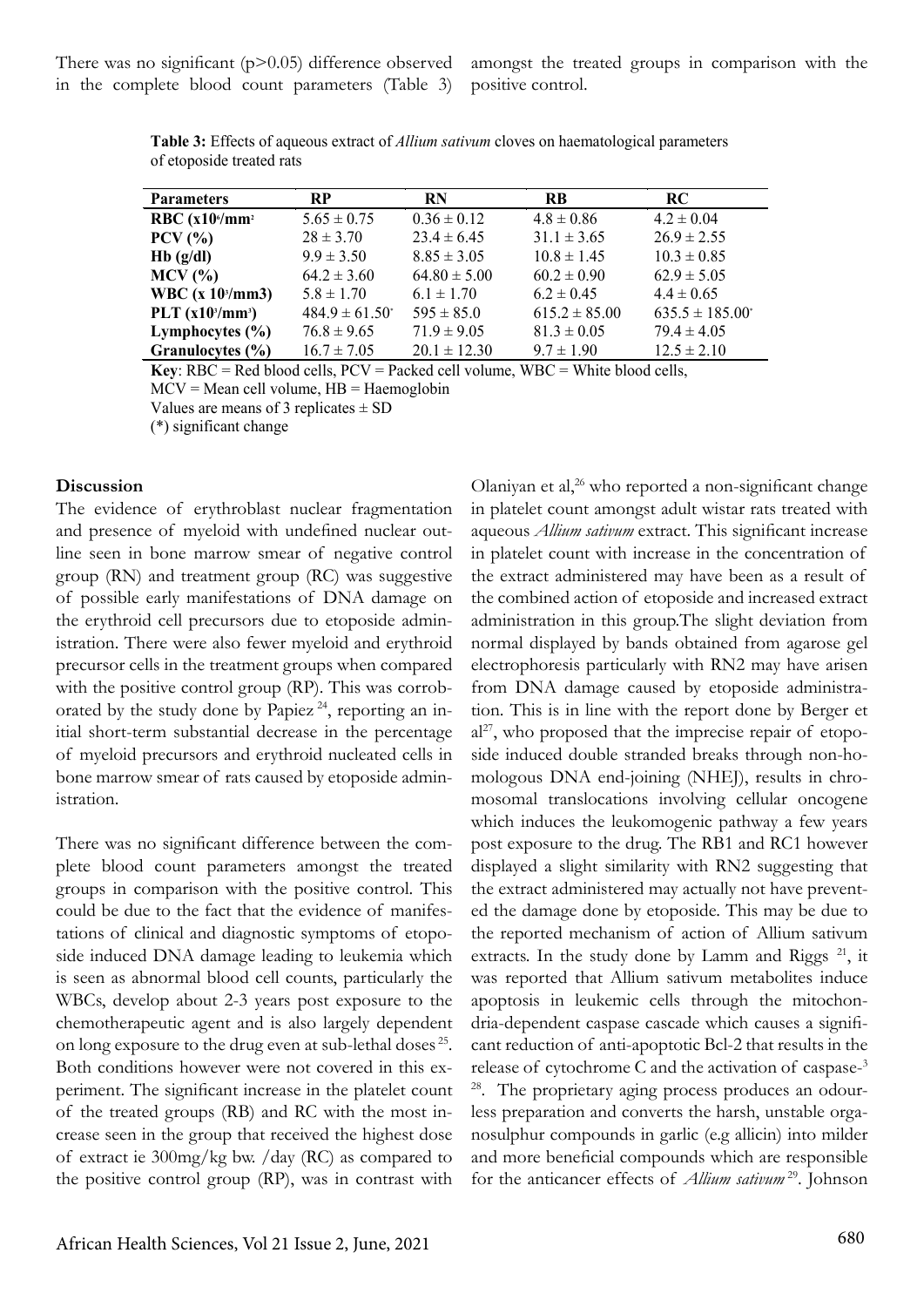and Yedjou<sup>20</sup>, reported a free radical activity and a direct cytotoxic effect on cancer cells particularly leukemic cell lines. The anti-leukaemic properties of *Allium sativum* have been attributed to its sulphur containing metabolic by-products which are formed on crushing and long standing from its major phytochemical allicin. Allicin and its metabolites reportedly induce apoptosis in leukemic cells through the mitochondria-dependent caspase cascade which causes a significant reduction of the anti-apoptotic Bcl-2 that results in the release of cytochrome C and activation of caspase-<sup>321</sup>.

# **Conclusion**

The study showed that aqueous extract of fresh *Allium sativum* cloves may not be the option for the prevention of etoposide induced leukemia in rats since the bone marrow smears showed that the plant extract did not prevent erythroblast fragmentation which may be indicative of existing DNA damage following etoposide treatment.

# **Acknowledgements**

We are grateful to the laboratory staff of Cell Biology and Genetics of the University of Lagos, Nigeria.

# **References**

1. Elisabetta M, Patrizia C, Luca L, Federica S, Sabrina G, Andrea B, Giuseppe L, Simona S. Allogeneic Hematopoietic Stem Cell Transplantation In Therapy-Related Myeloid Neoplasms (t-MN) of the Adult: Monocentric Observational Study and Review of the Literature. *Mediterranean Journal of Hematology and Infectious Diseases*. 2018; 10(1).

2. Brunning, RD, Matutes E, Flandrin G. Acute myeloid leukaemias and myelodysplastic syndromes, therapy related. In: Jaffe ES, Harris NL, Stein H, et al., editors. World Health Organization Classification of Tumours: Pathology and Genetics of Tumours of Haematopoietic and Lymphoid Tissues. *Lyon: IARC Press*. 2001; pp. 89–91.

3. Godley LA, Larson R A. The syndrome of therapy-related myelodysplasia and myeloid leukemia. In: Bennett JM, editor. The myelodysplastic syndromes: pathobiology and clinical management. *New York: Marcel Dekker, Inc*. 2002; pp. 139–76.

4. Offman J, Opelz G, Doehler B. Defective DNA mismatch repair in acute myeloid leukemia/myelodysplastic syndrome after organ transplantation. *Blood*. 2004; 104:822–28.

5. Rowley JD, Olney HJ. International workshop on the relationship of prior therapy to balanced chromosome aberrations in therapy-related myelodysplastic syndromes and acute leukemia: overview report. *Genes Chromosomes Cancer*. 2004; 33:331–45.

6. Smith A, Howell D, Patmore R. Incidence of haematological malignancy by sub-type: a report from the Haematological Malignancy Research Network. *British Journal of Cancer*. 2011; 105:1684.

7. Bhatia S. Therapy-related myelodysplasia and acute myeloid leukemia. *Seminars in Oncology*. 2013; 40 (6): 666- 675.

8. Granfeldt Østgård LS, Medeiros BC, Sengeløv H, Nørgaard M, Andersen MK, Dufva, IH, Friis, LS, Kjeldsen E, Marcher CW, Preiss B, Severinsen M, Nørgaard JM. Epidemiology and Clinical Significance of Secondary and Therapy-Related Acute Myeloid Leukemia: A National Population-Based Cohort Study. *Journal of Clinical Oncology*. 2015;1:33(31):3641-9.

9. Govindarajan R, Jagannath S, Flick JT, Vesole DH, Sawyer J, Barlogie B, Tricot G. Preceding standard therapy is the likely cause of MDS after autotransplants for multiple myeloma. *British Journal of Haematology*. 1996; 95(2):349–53

10. Pedersen-Bjergaard J, Pedersen M, Myhre J, Geisler C. High risk of therapy-related leukemia after BEAM chemotherapy and autologous stem cell transplantation for previously treated lymphomas is mainly related to primary chemotherapy and not to the BEAM-transplantation procedure. *Leukemia*. 1997; 11(10):1654–60.

11. Milligan DW, Ruiz De Elvira MC, Kolb HJ., Goldstone AH, Meloni G, Rohatiner AZ, Colombat P, Schmitz N. Secondary leukaemia and myelodysplasia after autografting for lymphoma: results from the EBMT. EBMT Lymphoma and Late Effects Working Parties. European Group for Blood and Marrow Transplantation. *British Journal of Haematology*. 1999; 106(4):1020–26. 12. Krishnan A, Bhatia S Slovak ML, Arber DA, Niland JC, Nademanee A, Fung H, Bhatia R, Kashyap A, Molina A, O'Donnell MR, Parker PA, Sniecinski I, Snyder DS, Spielberger R, Stein A, Forman SJ. Predictors of therapy-related leukemia and myelodysplasia following autologous transplantation for lymphoma: an assessment of risk factors. *Blood*. 2000; 95(5):1588–93.

13. Wheeler C, Khurshid A, Ibrahim J, Elias A, Mauch P, Ault K, Antin J. Incidence of post-transplant myelodysplasia/acute leukemia in non-Hodgkin's lymphoma patients compared with Hodgkin's disease patients undergoing autologous transplantation following cyclophosphamide, carmustine, and etoposide (CBV). *Leukemia and Lymphoma*. 2001; 40(5–6):499–509.

14. Gilliland DG, Gribben JG. Evaluation of the risk of therapy-related MDS/AML after autologous stem cell